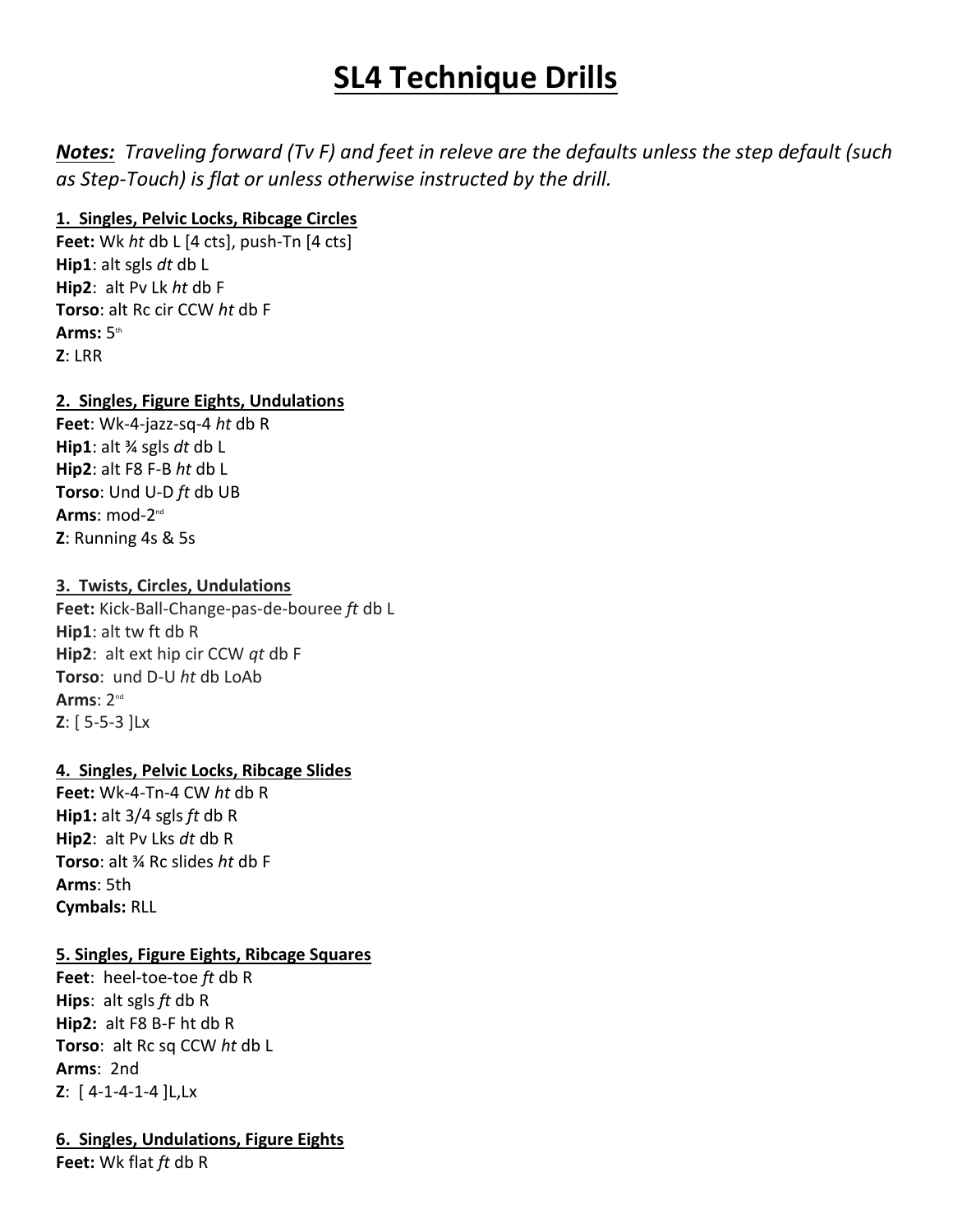**Hip1:** alt sgls dt db R **Hip2**: alt F8 F-B *ht* db R **Torso**: und U-D *ht* db UB **Arms**: 5th **Cymbals:** RLL-RLL-RL

## **7. Singles, Ribcage Circles, Vibration**

**Feet**: Wk flat *qt* db R **Hip1**: alt sgl-sgl-3/4 *ft* db R **Hip2**: Vb **Torso**: alt Rc cir CW *ht* db R **Arms**: alt arm waves I-O *qt* db R **Z**: [ 4-4-10 ]L

## **8. Singles, Figure Eights, Undulations**

**Feet:** Chasse-pas-de-bouree to R *ft* db R **Hip1**: alt sgl-sgl-3/4 *ft* db R **Hip2:** alt ¾ F8 D-U *ft* db R **Torso:** Und U-D *ft* db UB **Arms**: 2nd **Z**: 5-5-4

## **9. Pelvic Locks, Undulations**

**Feet**: Kick-ball-change-pas-de-bouree *ft* db R **Hips**:alt ¾ Pv Lk *dt* db B [1-8] **Torso**: Und U-D *ht* db UB [1-8] **Arms**: alt arm waves I-O *ht* db R [1-8] **Z**: [ 3-1-5-3 ]Rx

#### **10. Pelvic Locks, Singles, Ribcage Figure Eights**

**Feet**: cross-touch *ht* db L **Hip1**: alt Pv Lks *ft* db F **Hip2**: alt sgls *dt* db L **Torso**: alt ¾ Rc F8 F-B *ht* db L **Arms**: mod-2nd **Z**: running 5s

## **11. Pelvic Locks, Figure Eights, Undulations**

**Feet:** cross-touch *ht* db L **Hip1:** alt Pv Lk *dt* db B **Hip2:** alt F8 B-F *ht* db R **Torso**: Und D-U *ht* db UB **Arms:** mod-2nd **Z**: [ 4-1-4-1-4 ]Lx

# **12. Pelvic Locks, Figure Eights, Undulations**

**Feet:** GV to R *ht* db R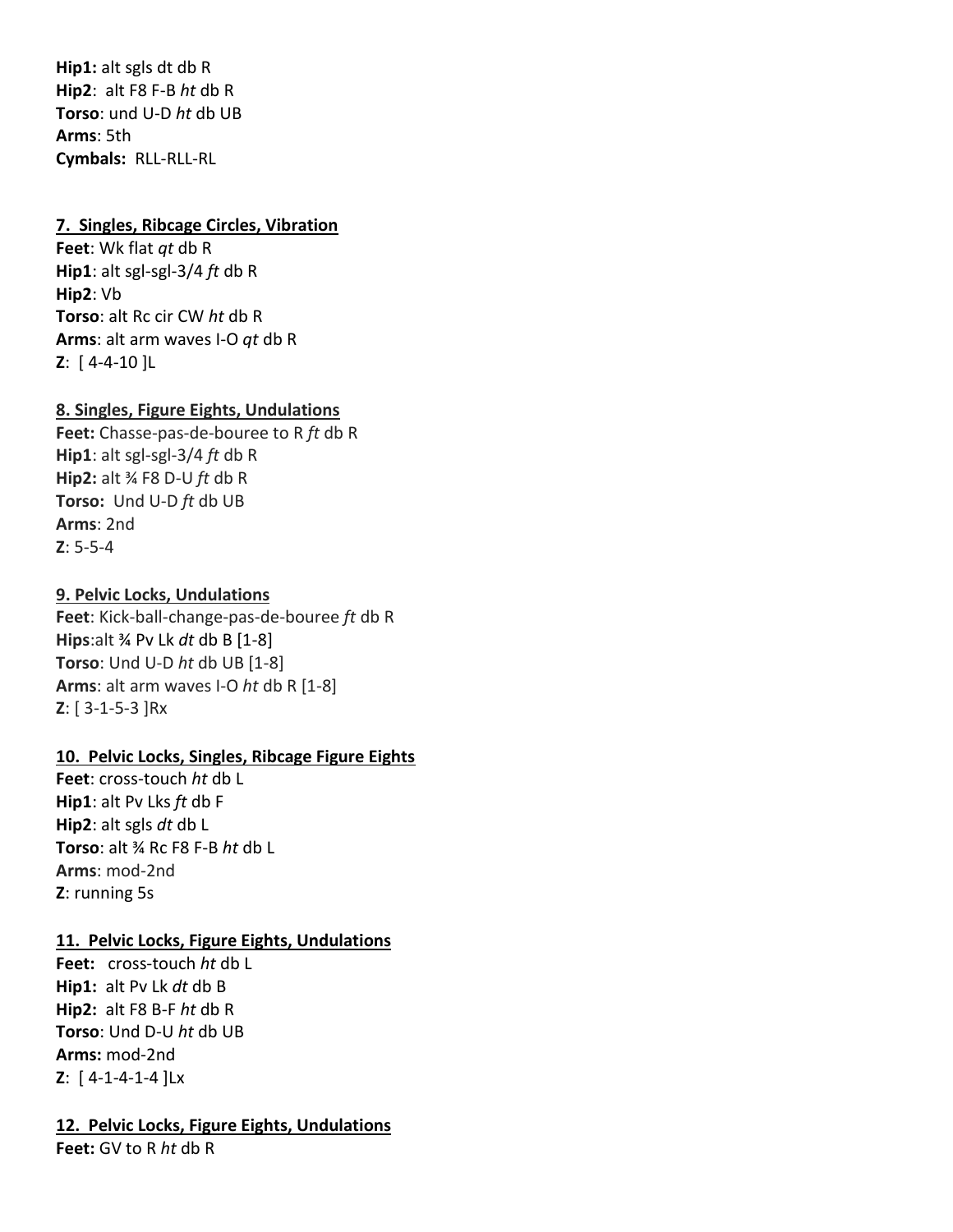**Hip1**: alt ¾ Pv Lks *dt* db B **Hip2**: alt F8 F-B *ht* db R **Torso**: alt und U-D *ht* db UB **Arms**: Mod-2 nd **Z**: 6s

#### **13. Pelvic Locks, Figure Eights, Ribcage Squares**

**Feet:** Wk-2-3-Passe F **Hip1**: alt Pv Lks *dt* db B **Hip2**: alt F8 U-D *ht* db R **Torso**: alt Rc sq CW *ht* db F **Arms**: Mod-2<sup>nd</sup> **Z**: [ 2-7-4 ] L

## **14. Squares, Singles, Ribcage Squares**

**Feet**: Wk flat *ht* db R **Hip1**: int hip sq CW *qt* db L **Hip2**: alt sgls *dt* db R **Torso:** Rc sq CW *ht* db L **Arms**: 2nd **Z**: 4-7-4

## **15. Squares, Figure Eights, Undulations**

**Feet**: pas-de-bouree *ft* db R **Hip1**: alt int hip sq CW *ht* db B **Hip2:** alt F8 B-F *qt* db L **Torso:** alt und U-D *ht* db UB **Arms**: 2nd **Z**: Moori

## **16. Squares, Ribcage Locks, Ribcage Slides**

**Feet**: chasse *ft* db R **Hips**: alt int hip sq CW *ht* db F **Torso:** alt Rc Lk *ft* db F **Torso2:** alt ¾ Rc slide *ht* db R **Arms**: 2nd **Z**: 10s

## **17. Squares, Figure Eights, Ribcage Slides**

**Feet:** step-touch *ht* db R **Hip1**: alt int hip sq CCW *ht* db F **Hip2**: F8 F-B *qt* db R **Torso**: alt Rc slide *qt* db F **Arms**: mod-2nd **Z**: 2-6

## **18. Squares, Figure Eights, Ribcage Circles**

**Feet:** Pas-de-bourree *ft* db R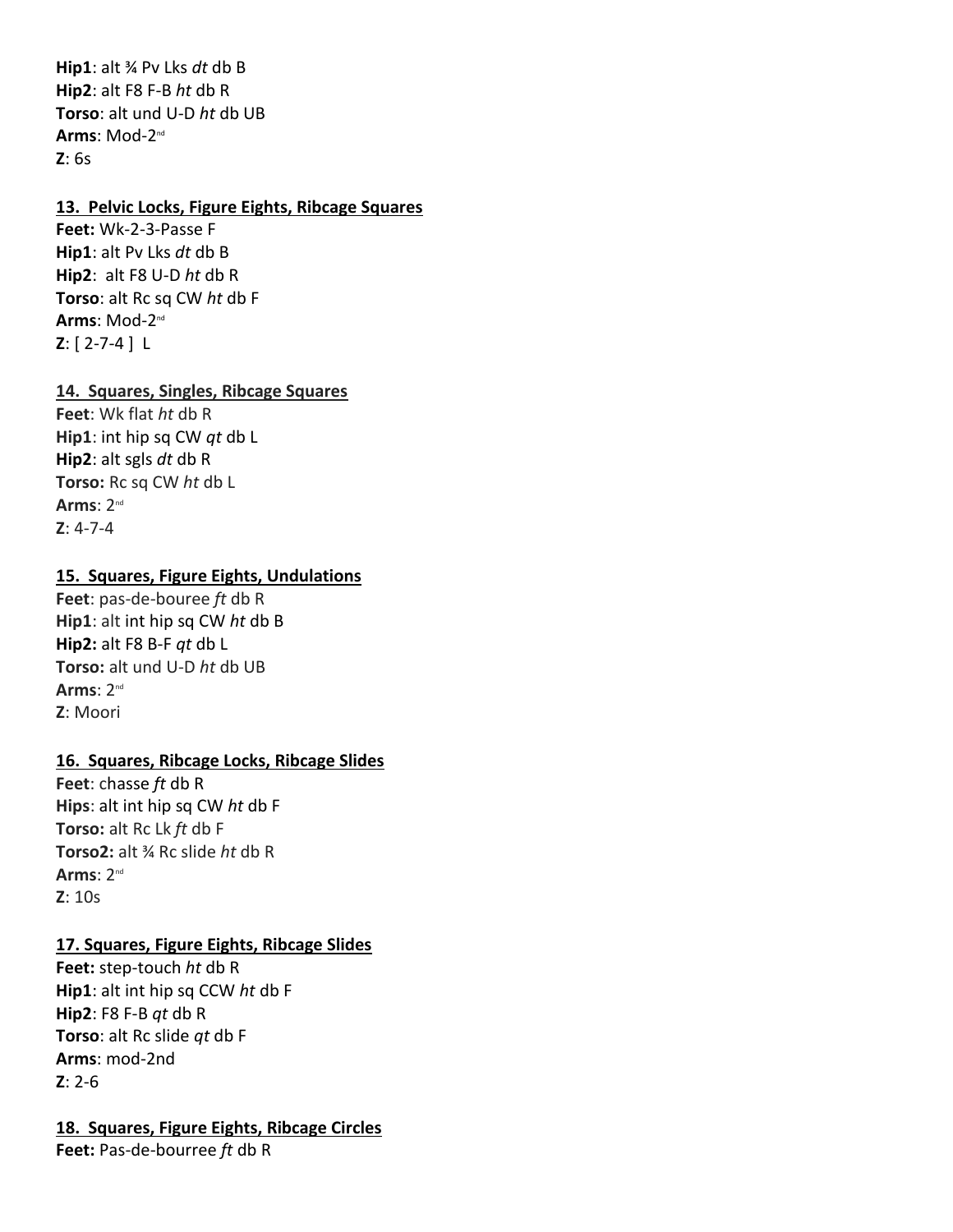**Hip1**: alt int hip sq CW *ht* db R **Hip1**: alt F8 F-B *qt* dt R **Torso:** alt Rc cir CW *ht* db F **Arms:** Mod-2nd **Z**: 2-6-10

### **19. Squares, Circles, Vibration**

**Feet**: H **Hip1**: alt Int hip sq CW *ht* db F **Hip2**: Ext hip circle CW q*t* db F **Hip3**: Vb **Arms**: 5th **Z**: 4-4-10

## **20. Singles, Circles**

**Feet**: Wk *ht* db R **Hip1**: alt ¾ sgls *qdt* db R **Hip2**: ext hip cir CW *qt* db F [1-4]; F8 F-B *qt* db R [5-8] **Arms**: 2nd **Z**: 7-1-3-3

#### **21. Circles, Ribcage Locks, Undulations**

**Feet:** GV to R *ht* db R **Hips**: Int hip cir CW *ft* db L **Torso1**: Alt Rc Lks *ht* db F **Torso2**: alt und U-D *ht* db UAb [1-8] **Arms**: 2nd **Z**: 10-4-4

## **22. Circles, Figure Eights, Ribcage Circles**

**Feet**: Chasse *ft* db R **Hip1**: alt int ½ hip cir F-dom *ft* db R **Hip2**: alt F8 *qt* db R **Torso**: alt Rc cir CCW *ht* db R **Arms**: Mod-2nd **Cymbals:** 4-5-1-4

#### **23. Circles, Ribcage Locks**

**Feet:** FMMB (L flat, R releve) to R *ft* db L **Hip1:** int cir CCW *ft* db R **Hip2**: ext cir CW *qt* db R **Torso**: alt Rc Lks *ht* db F **Arms**: 4<sup>th</sup> **Z:** [ 4-5-5 ]Rx

#### **24. Circles, Singles, Ribcage Figure Eights**

**Feet:** GV *ht* db L **Hip1:** alt int hip cir CW *ht* db L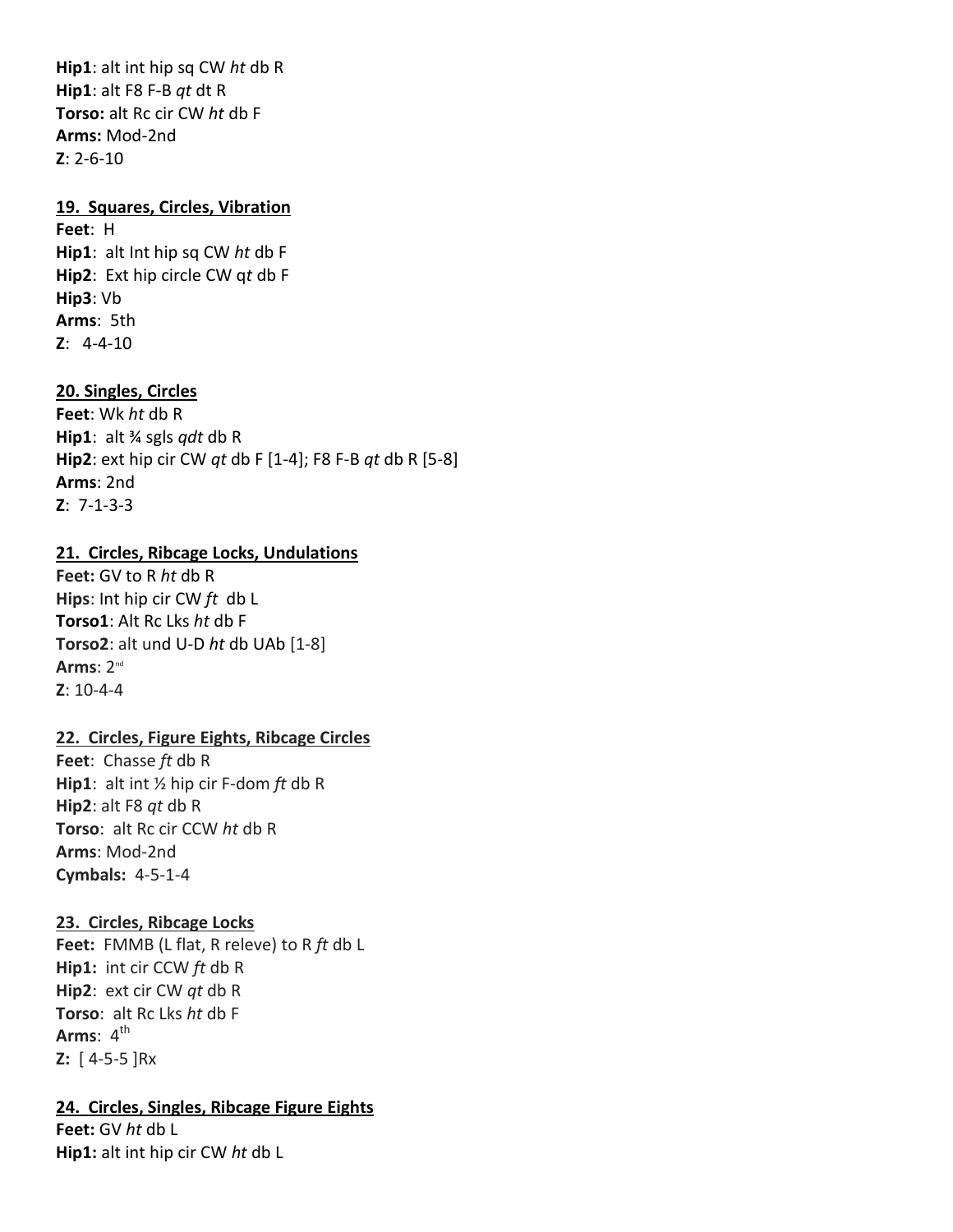**Hip2:** alt sgls *dt* db L **Torso:** alt Rc F8 F-B *ht* db R **Arms**: 5th **Z**: [ 4-4-7] L

## **25. Circles, Singles Ribcage Figure Eights**

**Feet**: heel-toe-toe *dt* db R **Hip1**: int ½ cir B-dom *ht* db R **Hip2**: alt ¾ sgls *dt* db R **Torso** alt Rc F8 F-B *ht* db R **Arms:** 5th **Z:** [ 5-5-3 ]Lx

## **26. Figure Eights, Ribcage Slides**

**Feet**: chassés *ft* db R **Hip1**: alt F8 U-D *ft* db R **Hip2**: alt F8 F-B *qt* db R **Torso**: alt ¾ Rc slides *ft* db L **Arms**: 2nd **Z**: 7s w/LRT

## **27. Singles, Vibration, Ribcage Figure Eights**

**Feet**: H: grande plie D [1-4]; grande plie U [5-8] **Hip1**: alt sgls *dt* db R **Hip2**: Vb **Torso**: alt Rc F8 B-F *ht* db R **Arms**: mod-2<sup>nd</sup> **Z**: Alt 4s & 5s

## **28. Circles, Vibration, Undulations**

**Feet:** GV to R *ht* db R **Hip1**: int hip cir CCW *ft* db F **Hip2:** Vb **Torso:** alt und U-D *ft* db UB **Arms**: 2nd **Z**: [ 2s] L

#### **29. Figure Eights, Circles, Vibration, Undulations**

**Feet**: St-touch *ht* db R **Hip1:** alt F8 F-B *qt* db R **Hip2**: int hip cir CW *ft* db R **Hip3**: Vb **Torso**: und U-D *ht* db UB **Arms:** 2nd **Z**: 5s w/LRT

#### **30. Pyramids, Figure Eights, Ribcage Locks**

**Feet:** St-touch *ht* db R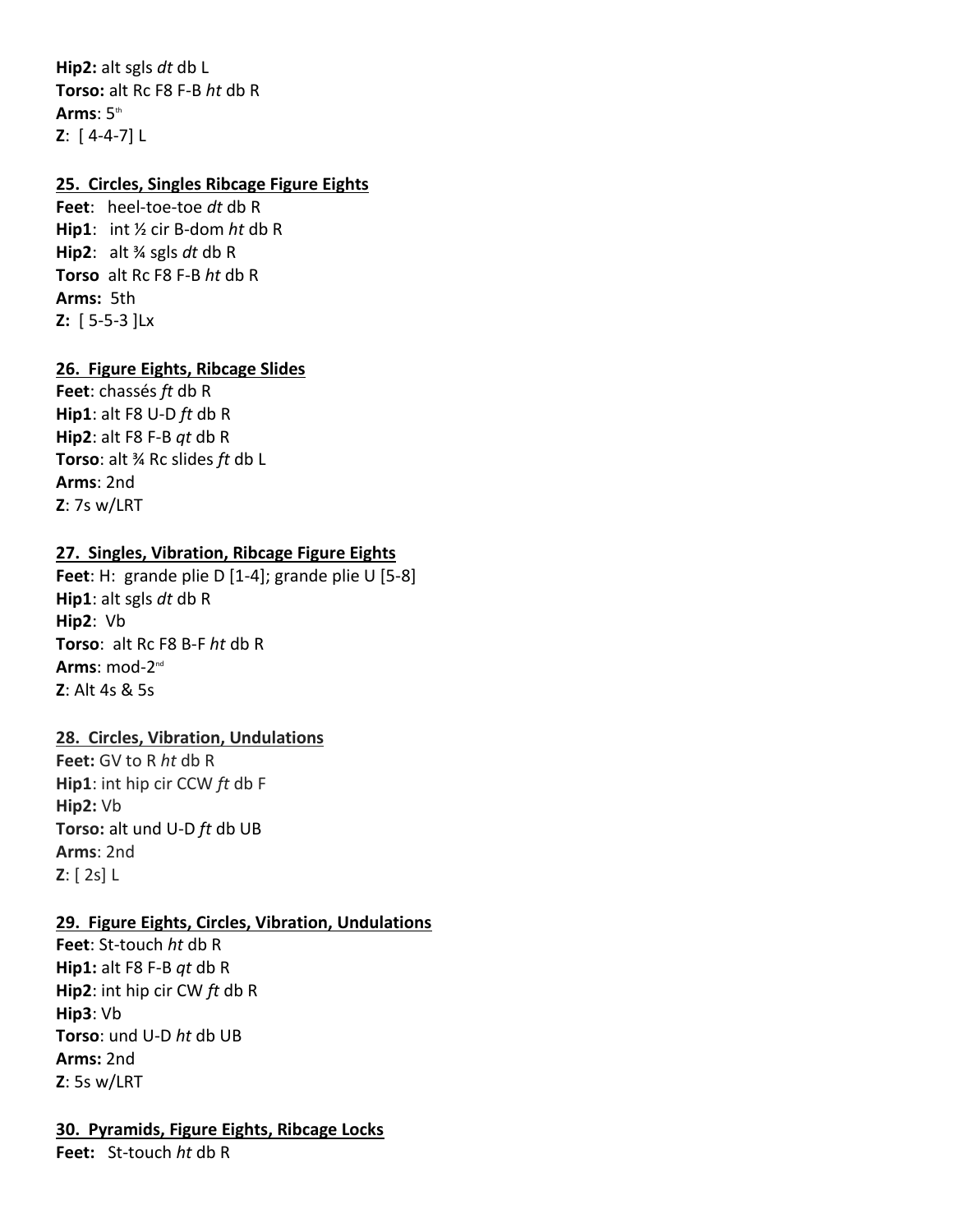**Hip1:** alt Pyr CW *ft* db F **Hip2**: alt F8 F-B *qt* db R **Torso**: alt ¾ Rc Lks *ft* db F **Arms**: 5th **Z**: 3-5-5 w/LRT

## **31. Pyramids, Singles, Ribcage Vs**

**Feet:** Cross-touch *ht* db R **Hip1:** alt Pyr CW *ft* db F **Hip2**: alt sgls *ft* db L **Torso**: alt Rc V *ft* CCW db B **Arms**: alt Arm waves I-O *qt* db R **Z**: 3-5-3 w/LRT

#### **32. Vs, Figure Eights, Ribcage Locks**

**Feet**: chasse *ft* db R **Hip1:** alt Vs CCW *ft* db B **Hip2**: alt F8 B-F *qt* db R **Torso**: alt Rc Lk *ht* db B **Arms**: alt Arm wave I-O *ht* db R **Z**: 3-5-1-3 w/LRT

#### **33. Vs, Ribcage Circles**

**Feet**: Kick-ball-change-Pas-de-bouree[1-4], push-Tn[5-8] **Hip1**: alt Vs *ht* db R **Hip2:** ext ½ hip cir F-dom *qt* db R **Torso:** Rc cir CCW *ht* db R **Arms**: 2nd **Z**: 3-1-5-3 w/LRT

## **34. Diamonds, Vibration, Undulations**

**Feet**: St-touch *ht* db R **Hip1**: alt dmd CW B-dom *ht* db F [1-8] **Hip2**: Vb **Torso**: Und D-U *ht* db LoAb [1-8] **Arms**: 5th **Z**: 3-7-3 w/LRT

#### **35. Twists, Circles, Ribcage Circles**

**Feet**: St-touch *ht* db R **Hip1**: alt ¾ tw *ft* db L **Hip2**: ext hip cir CCW *qt* db L **Torso**: Rc cir CCW *ft* db L **Arms**: 2nd **Z**: 3-7-7 w/LRT

#### **36. Twists, Ribcage Slides**

**Feet**: Kick-ball-change-pas-de-bouree *ft* db R